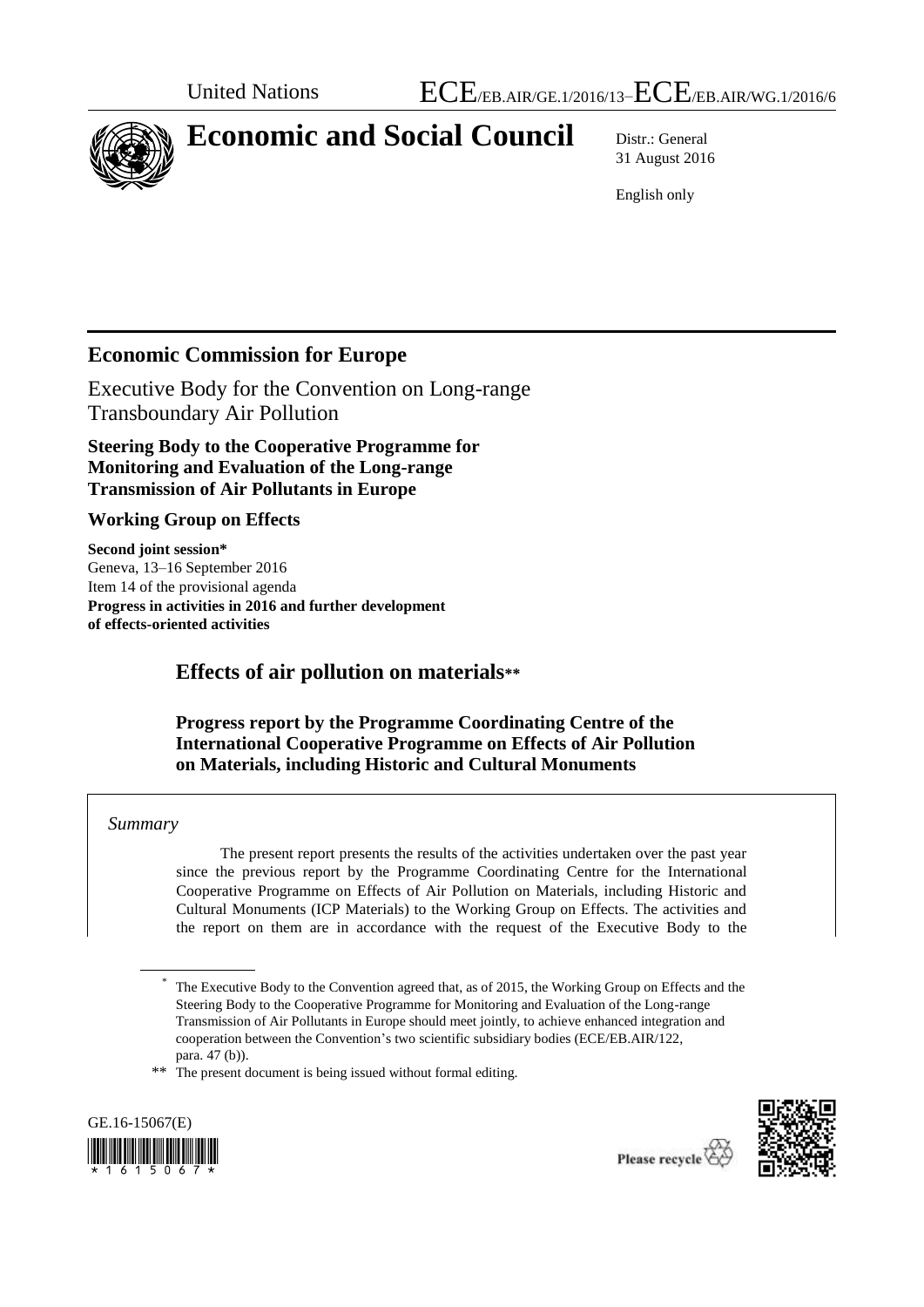Convention on Long-range Transboundary Air Pollution in its 2016–2017 workplan for the implementation of the Convention (ECE/EB.AIR/133/Add.1, item 1.1.1.5) and the informal document approved by the Executive Body for the Convention at its thirty-fourth session, "Basic and multi-year activities in the  $2016-2017$  period" (items 1.1.1–1.1.3, 1.1.6, 1.1.7) and 1.8.1–1.8.3).

The report of the ICP Materials presents the results of its thirty-second Task Force meeting (Rome, Italy, 11 to 13 May 2016). In particular, the report describes materials exposed in the 2014–2015 exposures for trend analysis and new scientific results for aluminium in particular and summarises the concluded pilot study and the recently launched call for data on inventory and condition of stock of materials at risk at the United Nations Educational, Scientific and Cultural Organization (UNESCO) cultural heritage sites.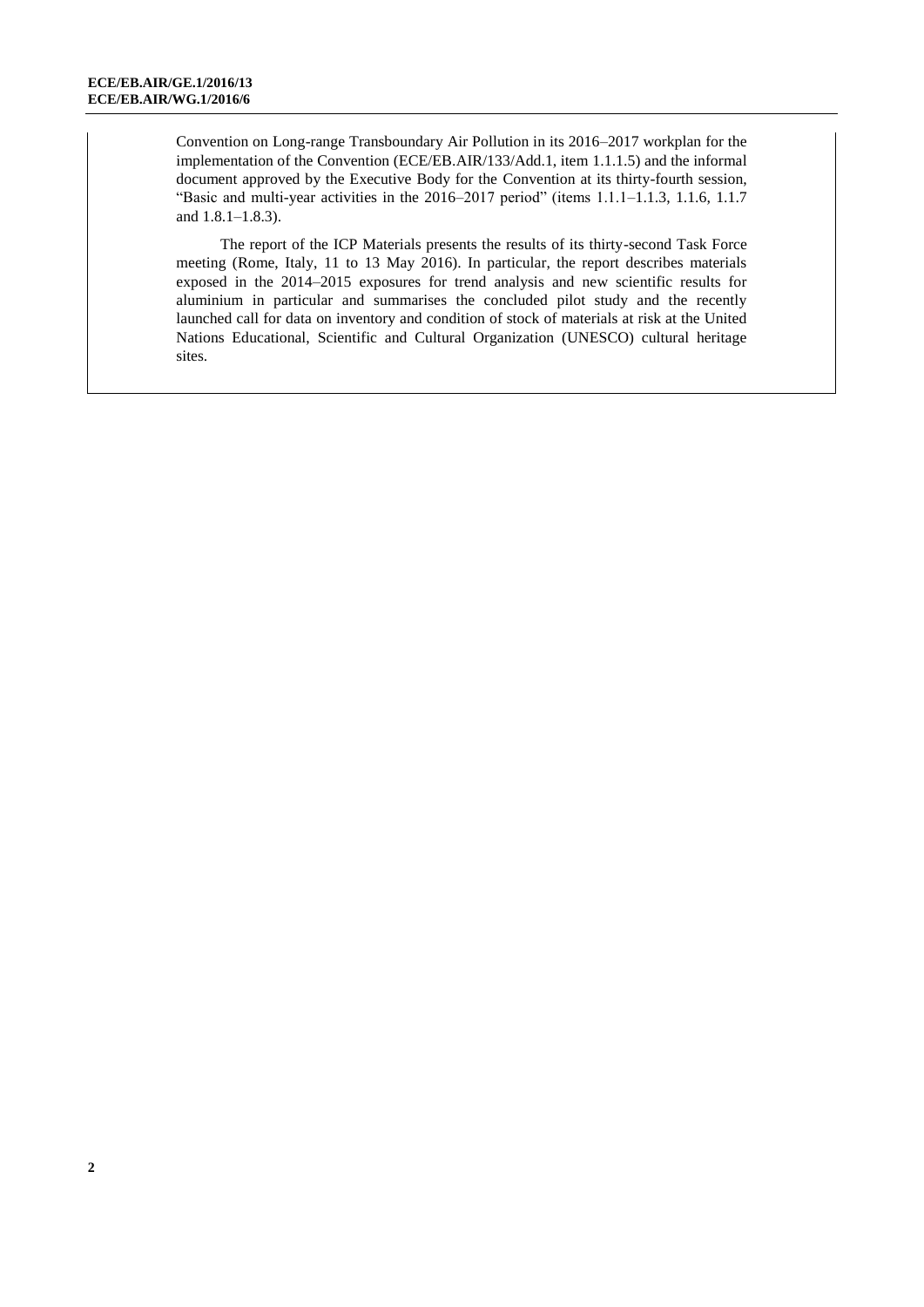## **I. Introduction and overview of deliverables**

1. The present report by the International Cooperative Programme on Effects of Air Pollution on Materials, including Historic and Cultural Monuments (ICP Materials) describes results and activities carried out by that programme since its last report to the Working Group on Effects, submitted to the first joint session of the Steering Body to the Cooperative Programme for Monitoring and Evaluation of the Long-range Transmission of Air Pollutants in Europe (EMEP) and the Working Group on Effects (Geneva, 14–18 September 2015). The results are presented here in accordance with item 1.1.1.5 (ICP Materials) of the 2016–2017 workplan for the implementation of the Convention on Longrange Transboundary Air Pollution (ECE/EB.AIR/133/Add.1) and with the informal document approved by the Executive Body for the Convention at its thirty-fourth session, "Basic and multi-year activities in the  $2016-2017$  period" (items 1.1.1–1.1.3, 1.1.6, 1.1.7 and 1.8.1–1.8.3).

2. ICP Materials is co-chaired by Mr. Johan Tidblad (Sweden) and Mr. Pasquale Spezzano (Italy) with Mr. Johan Tidblad acting also as head of the ICP Materials Programme Centre. Austria, Croatia, the Czech Republic, Estonia, Finland, France, Germany, Greece, Italy, Norway, Poland, the Russian Federation, Slovakia, Spain, Sweden, Switzerland, the United Kingdom of Great Britain and Northern Ireland and the United States of America (17 countries and approximately 30 experts) participate in the work of ICP Materials.

3. The thirty-second meeting of the ICP Materials Task Force was held in Rome, Italy from 11 to 13 May 2016 with 15 participants from 12 countries including the Italian representative to the Executive Body of the Convention.

4. During 2015 the following report was delivered: Report No. 77: Pilot study on the inventory and condition of stock of materials at risk at UNESCO cultural heritage sites. Part IV: The relationship between the environment and the artefact. The report is available on the ICP Materials home page.<sup>1</sup>

5. In 2016, the following ICP Materials reports are expected: Report No 78 Results of corrosion and soiling from the 2014–2015 exposure programme for trend analysis, and Report No 79 Technical Manual of exposure programmes for trend analysis.

6. In addition, a call for data on inventory and condition of stock materials at UNESCO cultural heritage sites was launched in 2015 with an expected status report in 2017.

# **II. Workplan items common to all International Cooperative Programmes**

#### **A. Guidelines for reporting on the monitoring and modelling of air pollution effects**

7. The Guidelines for reporting on the monitoring and modelling of air pollution effects (ECE/EB.AIR/2008/11/ECE/EB.AIR/WG.1/2008/16/Rev.1)<sup>2</sup> specify that for effects of particulate matter on materials the degree of soiling should be reported, and for multiple

<sup>&</sup>lt;sup>1</sup> [www.corr-institute.se/icp-materials/web/page.aspx?sid=3293.](http://www.corr-institute.se/icp-materials/web/page.aspx?sid=3293)

 $2\degree$  Adopted by the Executive Body for the Convention by its decision 2008/1.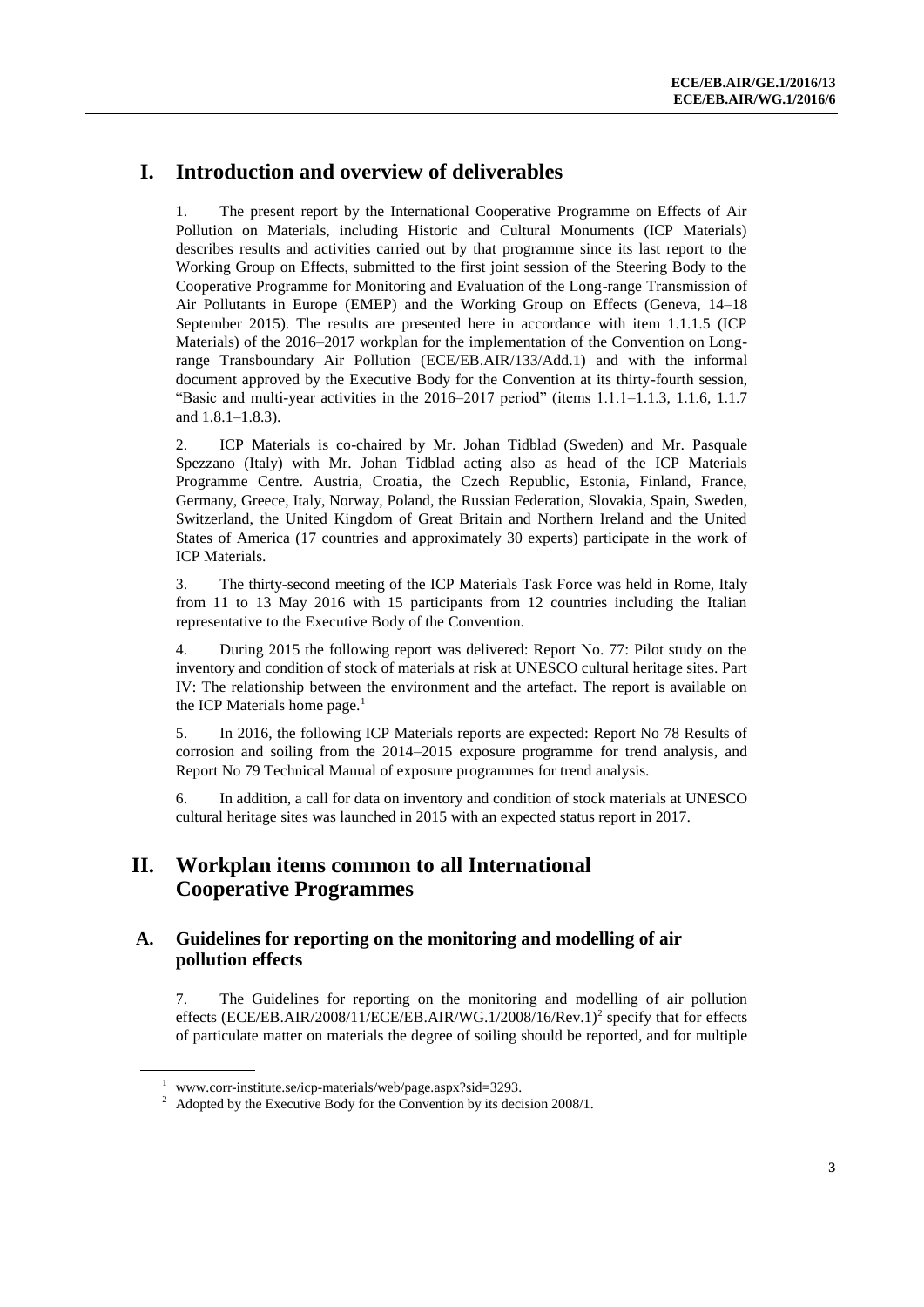pollutant effects on materials the corrosion of indicator materials carbon steel, zinc and limestone should be reported. This is part of the ongoing activities of ICP Materials (for exposure of materials for trend analysis, see below).

### **B. Efforts to enhance the involvement of countries in Eastern Europe, the Caucasus and Central Asia**

8. The Russian Federation is a member of the ICP Materials Task Force and contributes with an exposure site in the recently concluded exposure for trend analysis. The thirty-second meeting of the ICP Materials Task Force was originally planned to be held in St Petersburg in 2016 with an increased number of invitations for participants from countries in Eastern Europe, the Caucasus and Central Asia. However, at the last moment the responsible institute cancelled the commitment and the meeting instead was held in Rome as described above. In addition, the national focal point for EMEP and the Working Group for Effects in Montenegro has declared interest in the work of ICP Materials and participation in meetings but has not participated due to lack of funding.

#### **C. Cooperation with programmes and activities outside the region**

9. ICP Materials and its experts collaborate with international standardisation work in the field of atmospheric corrosion, in particular ISO Technical Committee 156 Corrosion of metals and alloys and the European Committee for Standardization (CEN) TC 346 Conservation of cultural heritage.

## **III. Workplan items specific to the International Cooperative Programme on Effects of Air Pollution on Materials, including Historic and Cultural Monuments**

#### **A. Corrosion and soiling of selected materials under different environmental conditions**

10. Exposures for trend analysis are performed each third year in the network of ICP Materials test sites. The recently completed exposure (2014–2015) includes samples of carbon steel, zinc, copper, limestone and soiling of modern glass. In addition, samples exposed for four years (2011–2015) of carbon steel, weathering steel, zinc, aluminium and limestone will be evaluated and reported in 2016 (corrosion data) and with a subsequent report on trends in corrosion, soiling and environmental data for the period 1987–2015 in 2017. In addition, stainless steel was also exposed for the first time at selected sites in the network of test sites. A special study on aluminium exposed for four years and its corrosion products will be presented in 2016 where one result is the correlation between particulate deposition and the maximum pit depth. This is new scientific information where previously only the average corrosion expressed as mass loss was related to the average sulphur dioxide  $(SO<sub>2</sub>)$  concentration.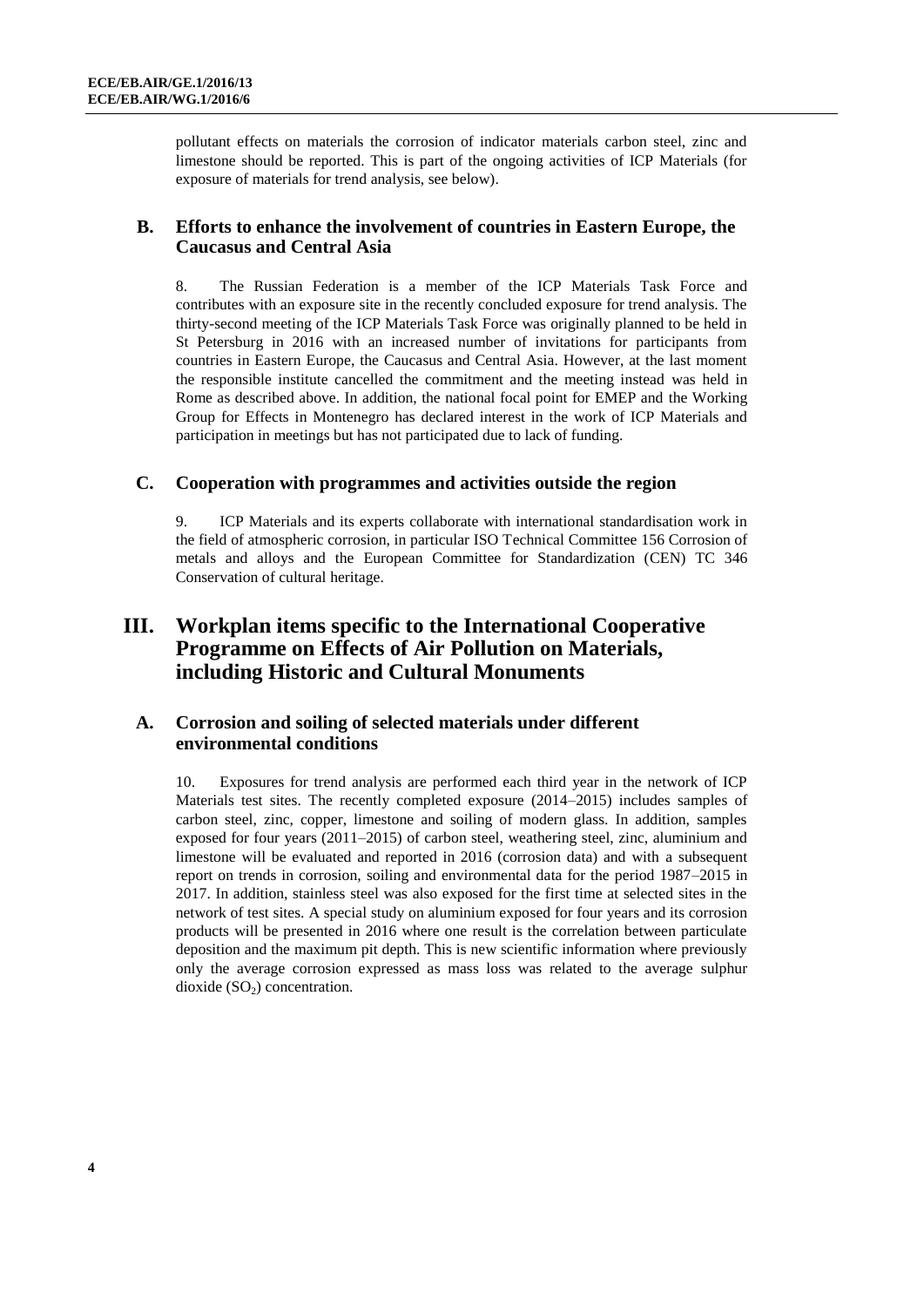



#### **B. United Nations Educational, Scientific and Cultural Organization cultural heritage sites**

11. In 2015, the last concluding part IV of the "Pilot study on inventory and conditions of stock of materials at risk at five UNESCO cultural heritage sites" was finalized. The UNESCO study is presented in four individual ICP Materials reports during the period 2011–2015: I Methodology (Report 68); II Determination of stock of materials at risk for individual monuments (Report 70); III Economic evaluation (Report 73); and IV The relationship between the environment and the artefact (Report 77). The last report was discussed and approved during the thirty-second meeting of the Programme Task Force.

12. Based on the results from the four reports, the main conclusions from the study are as follows: being located in the heart of European capitals, the studied UNESCO sites are impacted by air pollution, mainly due to nitric acid  $(HNO<sub>3</sub>)$ ; product of nitrogen oxide  $(NO<sub>2</sub>)$ oxidation) and fine particulate matter  $(PM_{10})$ , two pollutants that currently seem to play a prominent role in determining damage of limestone. The improvement of air quality between 2000 and 2010, mainly attributable to a significant reduction of air concentration of  $SO_2$ , produced a small decrease in the recession rate for limestone, first year exposure, which for the studied UNESCO sites was quantified in about 5–8 per cent. Calculated recession rates after one year of exposure are above the background corrosion rate (3.2 µm per year (year<sup>-1</sup>) and generally close to the target for the year 2050 (6.4  $\mu$ m year<sup>-1</sup>) or even at one case close to the target for  $2020 (8.0 \,\mu m \,\text{year}^{-1})$ . Corrosion due to air pollution would result in material deterioration costs ranging from  $69.2$  per square metre per year (m<sup>-2</sup> year) <sup>1</sup>) to  $\epsilon$ 43.8 m<sup>-2</sup> year<sup>-1</sup>, depending on the status of the material, the pollution level and the climatic conditions. These costs add to the cost in background areas, estimated from  $E14$  m<sup>-</sup> <sup>2</sup> year<sup>-1</sup> to  $\epsilon$ 28 m<sup>-2</sup> year<sup>-1</sup>. In developing future air pollution abatement strategies it would be important to consider the reduction of atmospheric  $NO<sub>2</sub>$  and  $PM<sub>10</sub>$  concentrations to protect historical and cultural monuments.

13. In continuation of the pilot study on inventory and conditions of stock of materials at risk at five UNESCO cultural heritage sites, ICP Materials has launched a call for data on "Inventory and condition of stock of materials at UNESCO cultural World heritage sites". The Programme Task Force agreed to launch the call for data at its thirty-first meeting (Kjeller, Norway, 22–24 April 2015). A pre-announcement letter was sent to Heads of